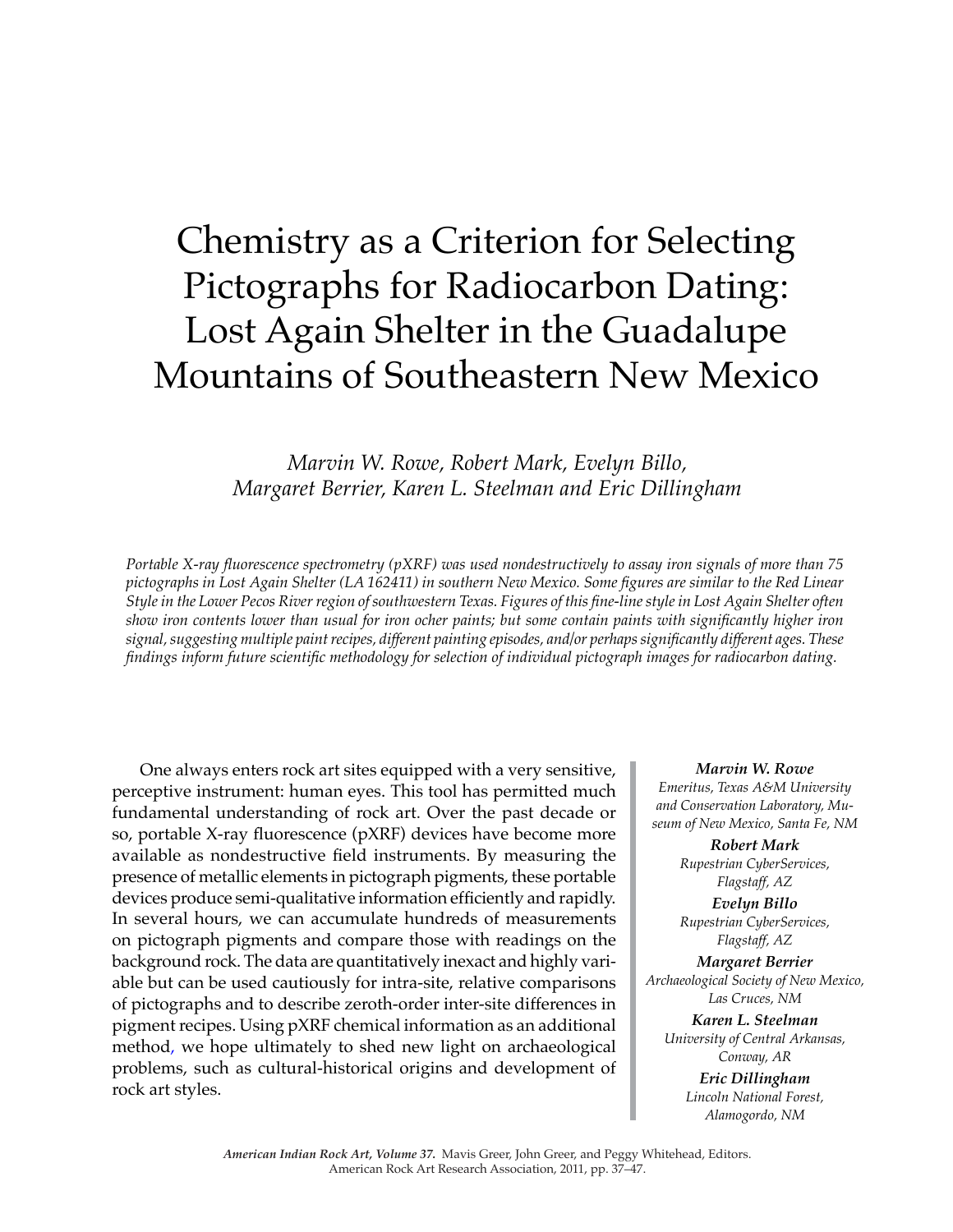The Lost Again Shelter in the Guadalupe Mountains of New Mexico provided an appropriate location to apply this technique, since the small rockshelter is a multi-component pictograph site with elements and panels similar to Red Linear Style rock art in the Lower Pecos region of southwest Texas. If we can describe the body of rock art in the Guadalupe Mountains using pXRF, we may be able better to evaluate its stylistic attributes, determine whether creation of panels was multi-episodic, and perhaps support or negate definition of the imagery as an archaeological style.

We have seen the development of archaeological use of *styles* leading to a fuller, more detailed understanding of rock art prehistory at sites around the world. In this sense, we are using the art as *artifact*, trying to place it an archaeological context that may, in turn, describe its age, regional relationships, ancient ways of life, and ancient artistic intent. Examples of the Red Linear Style around the mouth of the Pecos River were recorded as watercolors by Kirkland in 1939 (Kirkland and Newcomb 1967). The Red Linear Style was named and elucidated further by Gebhard (1960; Gebhard et al. 1965) and particularly by Turpin (1984, 1990a). This style is important to this study because of the similarity of some pictographs in the Guadalupe Mountains rock art sites, including Lost Again Shelter, to Red Linear Style motifs in southwest Texas.

The age of Red Linear Style paintings presently is not well known. Ilger et al. (1994) dated one Red Linear Style image at site 41VV162A in the Lower Pecos River region at 1280 ±45 years B.P., and Rowe (2003) dated another Red Linear Style image in the same area at site 41VV75 to  $1280 \pm 80$  years B.P. However, Turpin (2005:316) doubts that the bulk of Red Linear Style paintings are that young. She reported it more likely that the age range is 3100 to 2500 B.P. (Turpin 2005). And more recently, Boyd (Boyd and Rowe 2010) reported Red Linear images in multiple shelters in the Lower Pecos River region of Texas that underlie older Pecos River Style pictographs (dated to roughly 3000 to 4000 B.P., see Rowe 2005, 2009, and Turpin 1990b). If Turpin and Boyd are correct, a long period of time may be indicated for the duration of the Red Linear Style: approximately 1280 to >4000 years old.

Thus, new evidence suggests that what has been called *Red Linear Style* may actually be a component of a *Pecos Miniature Tradition* suggested by Billo et al. (2011) that developed over thousands of years. As an anonymous *American Indian Rock Art* reviewer pointed out, "that means that the Red Linear Style needs to be differentiated into sub-styles or that the concept of style here is useless. If it has no temporal and geographic value it is not really a style." We do not attempt in this paper to solve the uncertainties that are currently arising with the Red Linear Style in Texas. The style is mentioned here only because of the similarity of the paintings at the Lost Again Shelter with those of the Lower Pecos River region of southwest Texas discussed more fully by Gebhard (1960), Gebhard et al. (1965), Kirkland and Newcomb (1967), and Turpin (1984, 1990a, 2005). Our working hypothesis is that some relationship exists between the artist's paint production and the iron measurements, and our data collection is part of the process of providing temporal value to the art in Lost Again Shelter.

### **Chemical Studies on Rock Paintings**

There have been relatively few studies of rock paintings using chemistry as a technique to understand them better. Rowe (2001) summarized chemical studies done through 2000. Three such studies will be described briefly here for illustration.

 Clottes et al. (1990) used proton induced Xray (PIXE) analyses that demonstrated that Paleolithic Niaux artists in southern France created complex paints by mixing pigments with mineral extenders and binders. They thought that quartz in the samples was likely a consequence of grinding, but that other minerals constituted additions to the paint. For Niaux Cave, painting materials were prepared according to well-defined recipes, minerals and pigments being ground to 5 to 10  $\mu$ m to produce specific mixes. Clottes et al. identified four specific recipes, differing in the nature of the extenders added: (1) talcum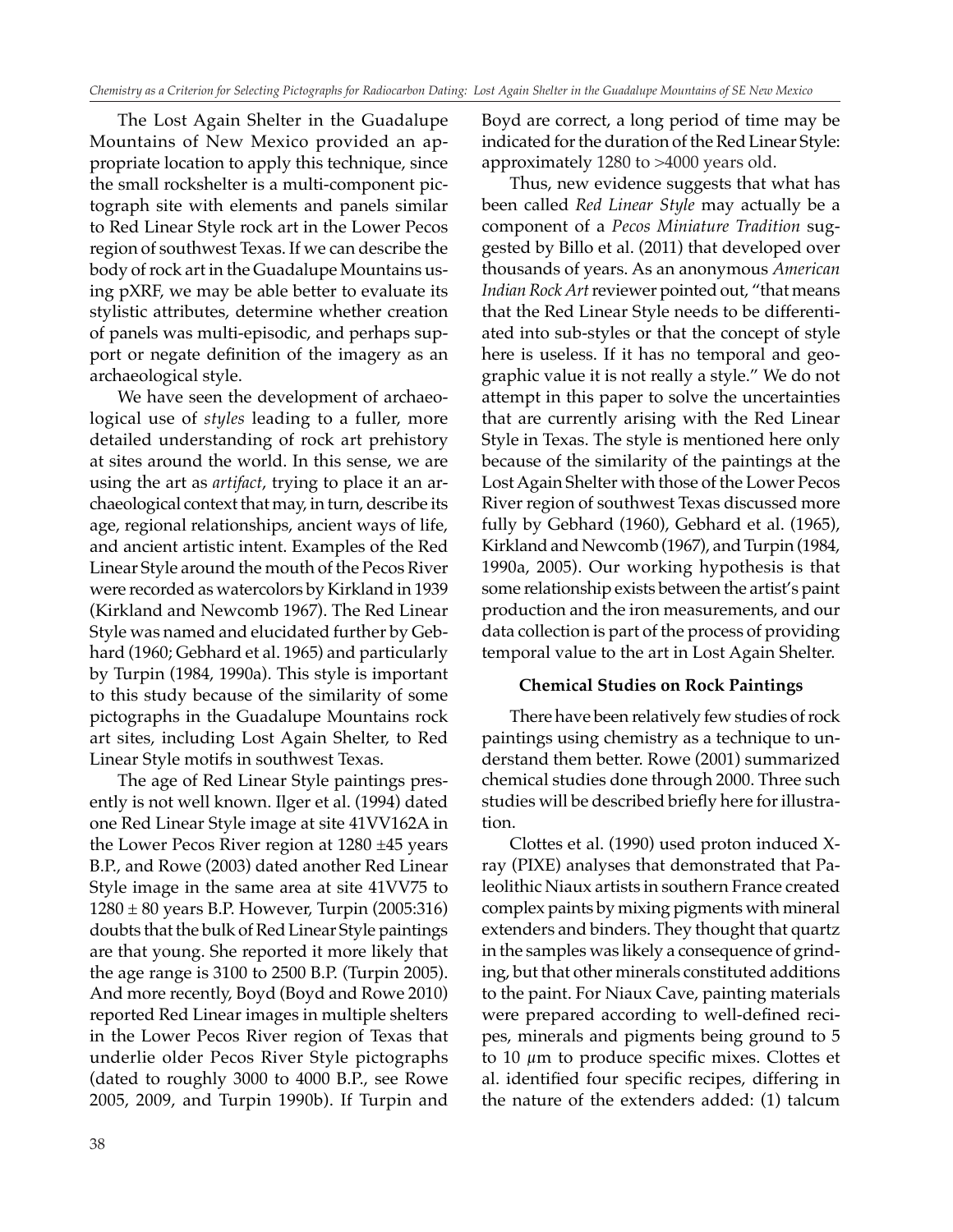powder; (2) barite and potassium feldspar; (3) potassium feldspar alone (Nos. 2 and 3 are very similar); and (4) potassium feldspar mixed with an excess of biotite. This was taken to imply four artists made the paintings studied.

Watchman et al. (1993) found quartz plus kaolinite and quartz plus muscovite/illite made up two groups of white paints in the Laura region of Australia. It was shown in these studies that chemically distinctive paints were used at a given site.

More recently, with a totally different result, Newman and Loendorf (2005) were first to report the use of a hand-held X-ray fluorescence (pXRF) spectrometer to study rock paintings. They showed chemically that some green images were chromium-based, that yellow paint contained lead, zinc, arsenic and tin—all pigments used in modern paints. The conclusion was that they found both ancient patterns with chromium (green from fuschite) and modern paints with lead and zinc that were added to other figures they studied.

Chemical studies of this sort prompted us to see whether we could distinguish between paints used at the Lost Again Shelter site in the Guadalupe Mountains to provide information on Guadalupe Red Linear Style paintings that resemble the Lower Pecos Red Linear paintings. If different paints were used, it would imply different paint makers and potentially different times of manufacture.

# **Lost Again Shelter**

The Lost Again Shelter, a multi-component rock art site (LA 162411) in the Guadalupe Mountains of southern New Mexico, contains paintings probably ranging from Late Archaic to Apache in age. The images have a variety of content, arrangement, application manner, and technological detail. But many are miniature red painted zoomorphic and anthropomorphic figures. There are similarities and differences between these images and other Guadalupe Mountain sites and localities further east to the Pecos River and south down the river into west Texas. As more sites were found during the ongoing work in the Guadalupe Mountains, more diversity in kinds of themes has been noted. There remains uncertainty in interregional relations, artistic style, and associated cultural groups.

Bilbo and Bilbo (1991) first linked Red Linear Style rock art from the Lower Pecos River to the Guadalupe Mountain rock art, using data from Lost Again Shelter. Recently, Mark and Billo (2009) have also noted strong similarities in paintings in the Guadalupe Mountains at Hunters Shelter, White Oaks Spring Shelter, and now with Red Linear Style paintings of the Lower Pecos River region of southwest Texas. Since then, Mark and Billo have seen additional examples in the Lincoln National Forest (Mark, personal communication, 2011). As expected, these observations support the notion of a prehistoric corridor along the Pecos River for the movement of people or ideas between the Guadalupe Mountains region of New Mexico and the Lower Pecos region of southwest Texas.

Lost Again Shelter is located in Eddy County, New Mexico, in somewhat the central part of the Guadalupe Mountains on land managed by Lincoln National Forest (Figure 1). The site is just off the crest of the range, at the base of a canyon, and at an elevation of about 6000 feet. The age of the pictographs covering the shelter wall is of interest to this chemical recording and to separate radiocarbon studies in progress.

Lost Again Shelter is a limestone rock shelter 13.5 m long x 2.5 m high x 3.5 m deep (Figure 2). We did not analyze the dark stain that discolors the ceiling. Numerous pictographs, nearly all in shades of red, span nearly the entire shelter wall and cover about 12 meters of wall space (Figure 3). There are more than 100 elements, but only one has been found on the ceiling. Pictographs include fine-line representations of humans, their prey, and possibly their companion animals (dogs). Nets, animals, and weapon-holding hunters are shown in proximity. Three separate groups of fine-line paintings are of lines of people, perhaps dancing or engaged in other unknown communal activity. Only one image is bichrome, composed of both yellow and red pigments. The fine-line pictographs can be grouped into highly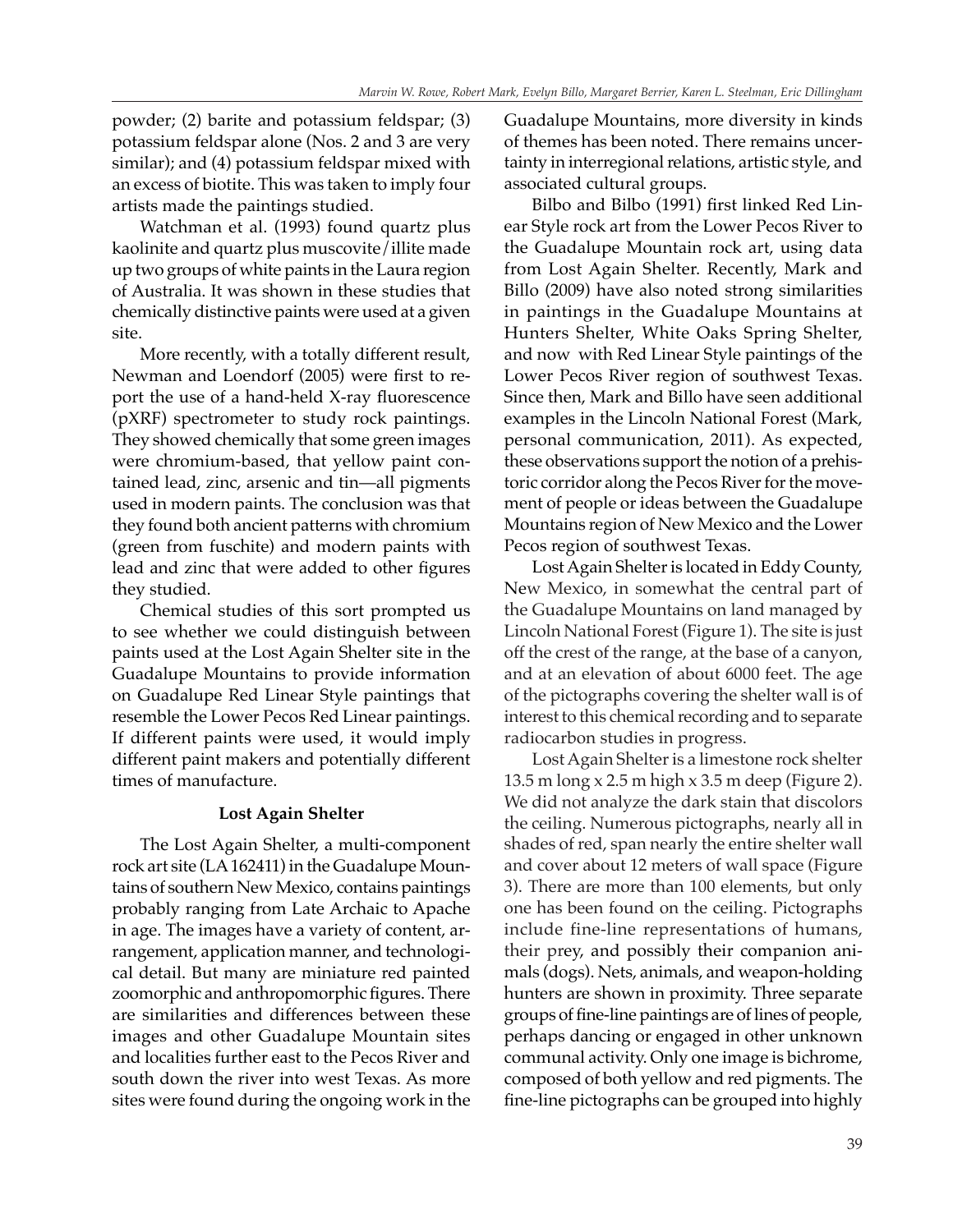*Chemistry as a Criterion for Selecting Pictographs for Radiocarbon Dating: Lost Again Shelter in the Guadalupe Mountains of SE New Mexico*



*Figure 1. Guadalupe Mountains (green shaded area) on Texas-New Mexico border. Outlined "X" is the location of Lost Again Shelter.*

faded art and well-preserved art, with moderate differences in artistic content. Other pictographs are line drawings applied with a brush and/or finger, and these include zigzag lines and tree-like or snake-like abstract art. Dry, ochre pencils were also used to create some geometric images. The variety of techniques and images suggest that the pictographs at Lost Again Shelter were drawn in multiple episodes, potentially over a period of a thousand years. While the pictographs are not always separable by technique or content, most of the fine-line representational art appears to be related to



*Figure 2. Looking through the trees toward the painted interior wall and ceiling of Lost Again Shelter.*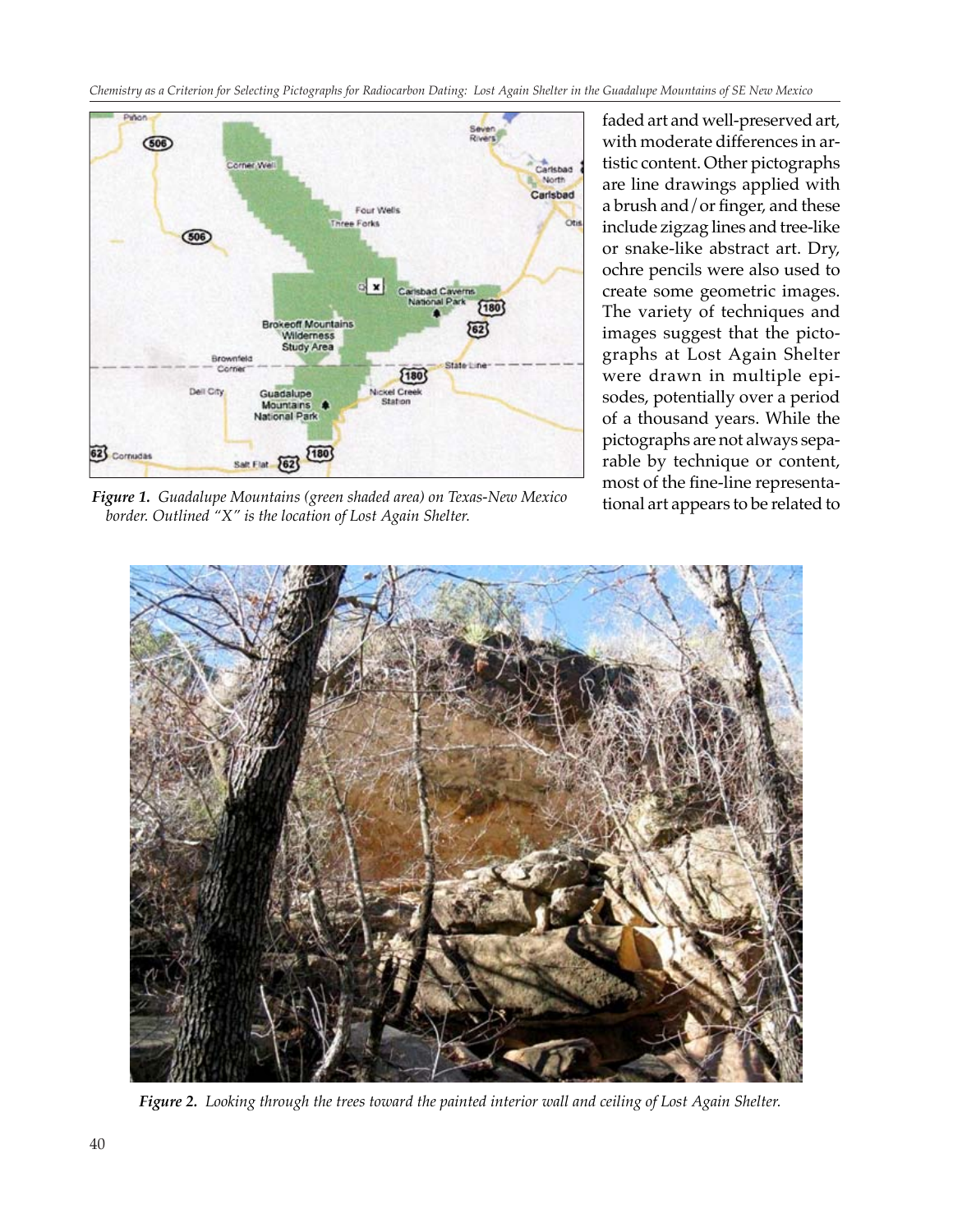

*Figure 3. Painted back wall of Lost Again Shelter.*

the Guadalupe Red Linear Style (Dillingham and Berrier 2011). The shape of the shelter provides excellent protection to the pictographs (Figure 3). The ceiling overhang extends out a couple of meters and provides good protection from the weather, including direct sunlight and rain. Good preservation of the paintings is expected, and weathering is unlikely to be the cause of the observed low iron signal for so many of the pictographs at this site.

#### **Experimental Procedure**

We used a portable, hand-held, nondestructive pXRF device for *in situ* measurements of the iron signal of the red paints at the Lost Again Shelter. The device was a battery operated, Innov-X Systems Alpha Series spectrometer capable of making elemental abundance measurements on-site. The spectrometer works by irradiating the sample with an X-ray tube that emits primary X-rays that strike the target, in our case the pigment associated with individual pic-

tograph elements. These primary X-rays sometimes strike an orbital electron in an atom (e.g., iron) of the sample being analyzed with enough energy to knock out the electron from the inner electron shell of the element. The removal of such an electron from an element is accompanied by the emission of secondary X-rays in the atom's attempt to restabilize itself. It is the energies and numbers of secondary X-ray emissions that are measured. The energy of a secondary electron is specific for a given element, and essentially different from all others. Iron is thus isolated from manganese, for example, and iron and manganese can be distinguished from each other. Thus, the technique indicates what atoms are present in the pigment (and the underlying rock). Then, with proper calibration and software, the approximate (semi-quantitative) abundances of the elements can be calculated by measuring the intensities of the radiations of particular energies. Abundances in *uniform*, *homogeneous* samples as low as 10 parts per million (ppm)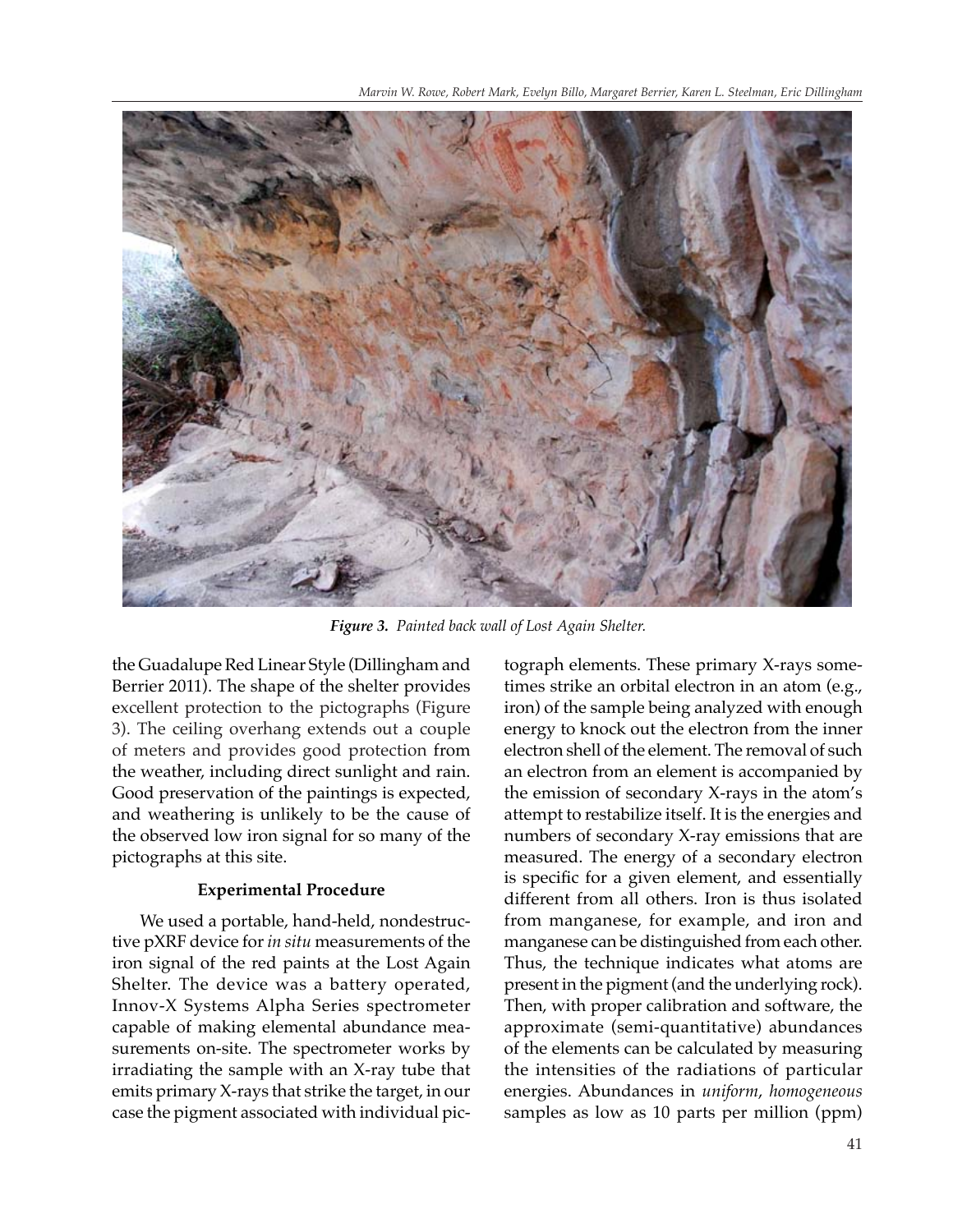are possible for some elements. In the situation here, we recorded measurable signals from the elements iron (from the pigment) and rubidium, strontium, and zirconium (present in the rock itself). But the method is not quantitative in the application to rock art pigment analysis—not even close. That is, we do not get even crudely accurate measures of the *abundance* (percentages, for example) of the iron for a number of reasons: (1) the pigment may not cover the entire area of the target primary X-rays; (2) the paint is not of uniform thickness; (3) no standards were used; (4) the pictograph surface is not completely flat; (5) the background amount of iron in the rock itself may not be completely uniform; (6) the paint may not be completely homogeneous (i.e., the iron in the paint may vary somewhat from one full paint brush to the next full brush); and (7) there may be differential degradation of the painting from image to image. All of these factors combine to make the method semi-quantitative at best. In our case, analyses within a particular pictograph may vary by a factor of two or more due to these effects. Nonetheless, we will see that the analyses may be useful in spite of these difficulties.

Our approach was simply to analyze each pictograph, some multiple times, and record the data for the iron, strontium, rubidium, and zirconium. Only the iron is of interest for this study; the strontium, rubidium, and zirconium are simply components in the rock itself. We then compared the analyses from pictograph to pictograph. Since some of the Guadalupe Red Linear pictographs had similar aspects and motifs to the Red Linear Style pictographs from the Lower Pecos region, we were primarily interested in whether the iron signals were different among the Guadalupe Red Linear pictographs and whether they were different from other pictographs on the panel. We followed that with analyses of the iron in pictographs that appeared similar to the Guadalupe Red Linear pictographs, but without any of the distinctively Red Linear like features to compare them with the Guadalupe Red Linear pictographs. Other, non Red Linear Style pictographs at the Lost Again Shelter were also analyzed for comparison. Figure 4 shows the X-ray device being used to analyze a yellow pictograph.

The iron signal shown on the read-out screen in Figure 5 is quite low for a pictograph with red (iron ocher) pigment. The Guadalupe Red Linear pictographs, and in fact many other pictographs at the Lost Again Shelter, had very low iron signals, much lower than ordinarily seen in red and yellow pigments at other sites. For comparison, to demonstrate how low the iron signals are at Lost Again Shelter, the median iron signal is only twice the background iron signal. It must be emphasized that the units are not meaningful and are for rough, relative comparisons at best. In contrast, the median iron signal of all measurements we made at the Painted Grotto site, another painted rockshelter to the southeast, still within the Guadalupe Mountains, is seven times higher, at 15 times the background iron signal (Robert Mark, Marvin Rowe, and Evelyn Billo, unpublished data 2009).



*Figure 4. Using portable pXRF device to analyze brownish-yellow paint in Painted Grotto, several kilometers to the southeast. The iron signal here was about six times higher than the reading in Figure 5.*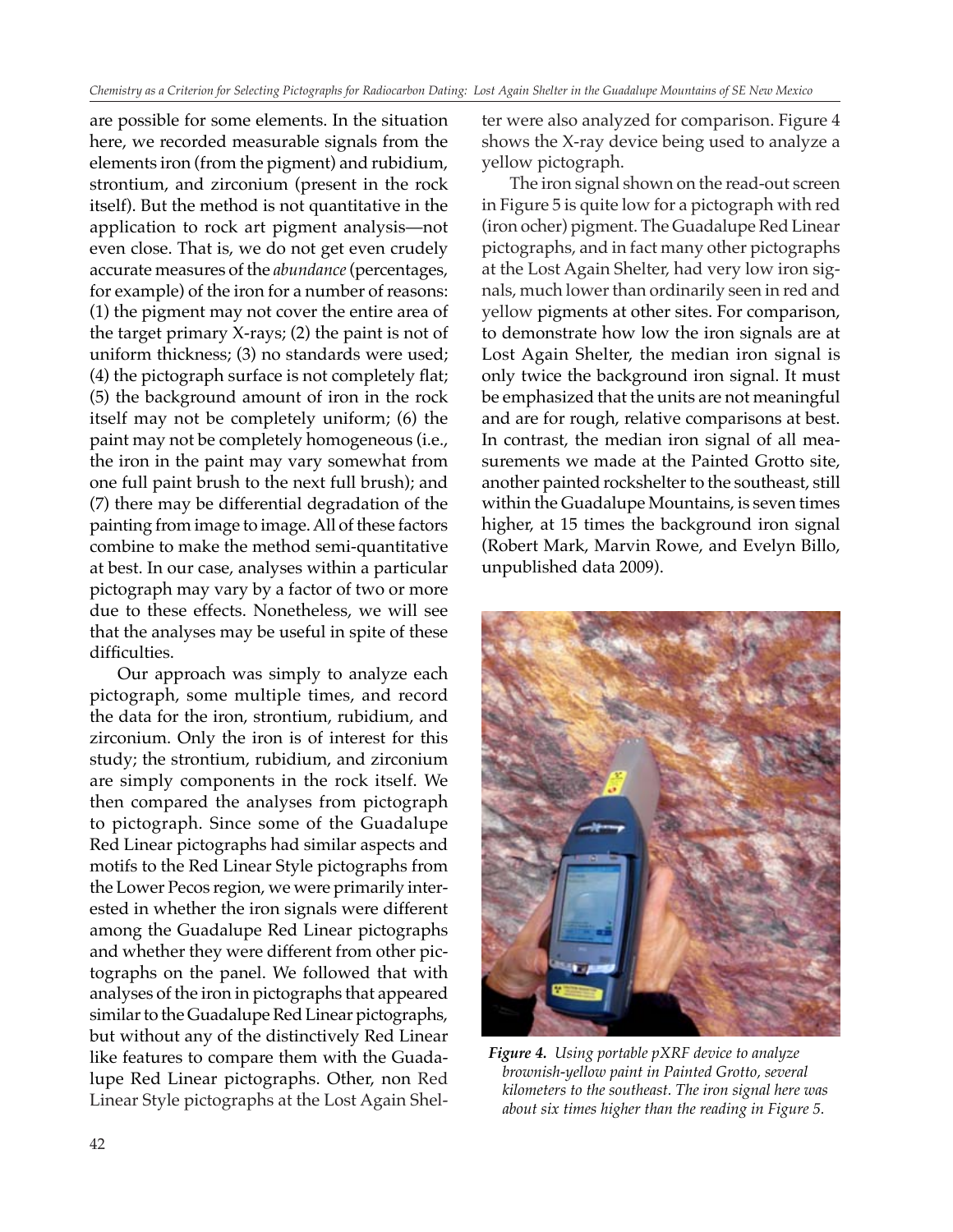

*Figure 5. Display of the pXRF device during measurement. The iron signal is quite low for red pigment, only about 1.5 times the background level in the rock, although concentration levels must be considered.* 

# **Results and Discussion: Iron Signals of "Guadalupe Red Linear" Pigments**

The pXRF data may be useful in the following way for selection of samples for radiocarbon dating. Concentrating only on the Guadalupe Red Linear images for the moment, our procedure might be: (1) visually select those images that we agree are Guadalupe Red Linear Style; (2) measure the iron signals of the images selected as likely Guadalupe Red Linear images, but without the defining attributes to assign them with certainty; and (3) select images for consideration for dating that have widely different iron signals to get images with potentially distinct paint recipes and possibly different painting episodes, and we hope, significantly different ages.

We emphasize that the following are for illustrative purposes only. We have not taken into consideration in this discussion a most important attribute that we consider when sampling any rock art: *its condition*. For the most part we are showing here images that are pristine. When we actually sample for radiocarbon dating, we try to find suitable images that are not necessarily as well preserved as those selected for illustrative purposes but have attributes we want to date. In our experience, we have been able to do so perhaps 95 percent of the time. Occasionally, however, the archaeologists involved have felt a date important enough to warrant the necessary damage to an unweathered painting. The reader should keep in mind this very strong caveat when looking at the figures that follow and the accompanying text.

Figure 6 shows several Guadalupe Red Linear images that have an iron signal <4 times the background iron signal. We would suggest that one of these would be informative for the radiocarbon date. This sample would represent many pictographs of the Guadalupe Red Linear Style that have a very low iron signal. Perhaps these constitute a single paint recipe, all being painted in a short time span. If these indeed constitute such a grouping, perhaps two or three dates would define the age closely enough for comparison with the ages of other groups.

The next higher iron signal group (5 to 20 times the background iron signal) is represented by the quadruped in Figure 7, with an iron signal 20 times the background iron signal. We assume that the paints used in Figures 6 and 7 are from different recipes and hence may have been painted at different times. Therefore, it would be useful to date these paintings to see if they are temporally distinct.

Similarly, Figure 8 is a Guadalupe Red Linear deer with a significantly higher iron signal 30 times the background iron signal. Again, we assume that the paint mixture is a different recipe from those in Figures 6 and 7. Although not necessarily universally true, we can see that the darker paintings (Figures 7 and 8) have increasingly more iron than the lighter colored ones (Figure 6). The pXRF measurements may remove uncertainty in defining color by eye in cases where color variation is more subtle than it is in these examples. If that is true, we might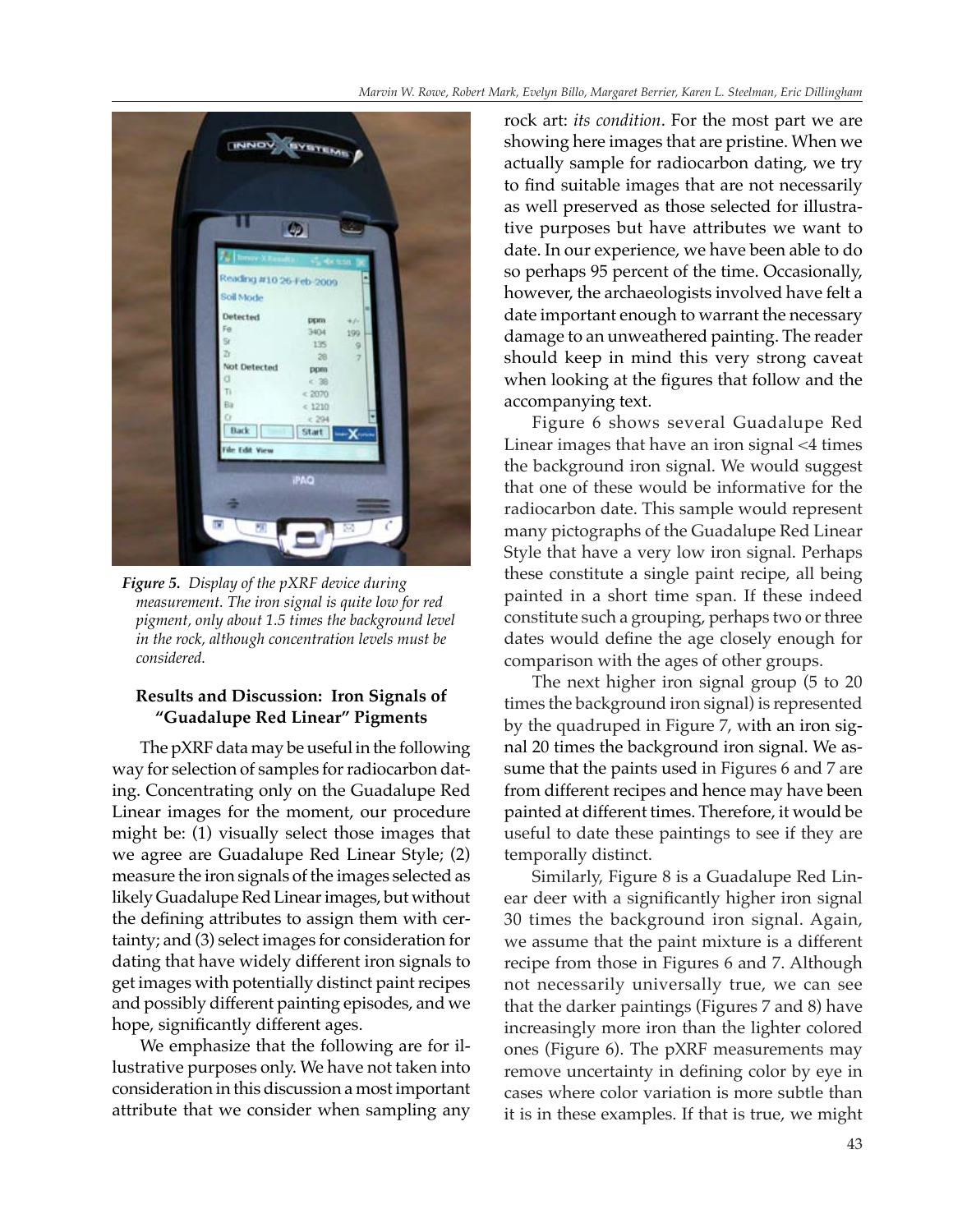*Chemistry as a Criterion for Selecting Pictographs for Radiocarbon Dating: Lost Again Shelter in the Guadalupe Mountains of SE New Mexico*



*Figure 6. Lost Again Shelter, small red figures with pXRF sample points marked with X. These elements have an iron signal of less than 4x the background reading of iron in unpainted rock.*



*Figure 7. Lost Again Shelter, small red long-tailed animal with pXRF sample point at the X. The iron signal was 20x the background reading of iron in unpainted rock.*

anticipate a different age for the deer image from the others.

 Figure 9 shows a meter long portion of the shelter wall with multiple images and figures sampled in this study. Interestingly, pictographs in this small area have widely different iron signals. The highest iron signal at the shelter was the small turtle in the upper-right with an iron signal >50 times the background iron reading. Another even smaller (though artistically similar) turtle just below also had a high iron signal just over 15 times the background iron reading. The anthropomorph on the left side of the photo has distinct features similar to the Lower Pecos Red Linear Style and produced a high iron signal 35 times the background iron reading. Other images have distinctly different iron signals ranging down to 3 times the background iron reading.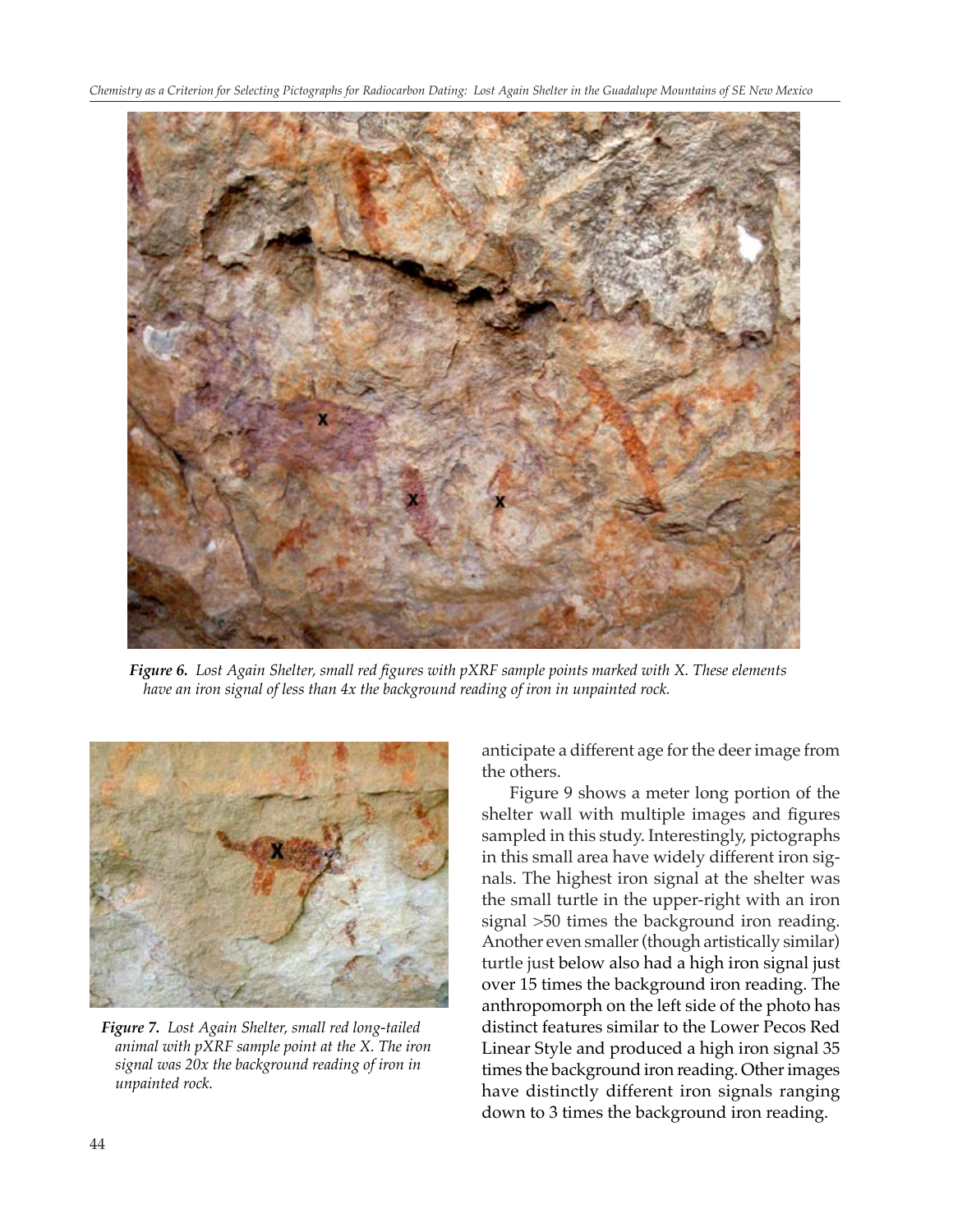

*Figure 8. Lost Again Shelter, small red linear deer with pXRF sample point at the X. The iron signal was 30x the background reading of iron in unpainted rock and one of the highest iron readings for elements at the site. Rock art researcher Carolyn Boyd (personal communication 2009) suggested the missing body may once have been white pigment.* 

## **Conclusions**

 We used a nondestructive handheld pXRF spectrometer to measure the iron signals of pictographs at Lost Again Shelter. Images that resemble the Lower Pecos Red Linear Style, with sites about 300 km down the Pecos, exhibited widely differing iron signals. If, as we assume, differences in iron signal imply different recipes for the paints, it may follow that different artists are responsible for pictographs with widely differing iron signals. We hope that if the preceding is true, selecting pictographs with different iron signals may be an efficient means of finding pictographs of different ages and thus ascertaining the temporal range of Guadalupe Red Linear Style paintings at the Lost Again Shelter. An attempt is under way to confirm this inference of multiple recipes, different painters, and age differences by doing direct dating of the paintings in question. Samples have been taken by Karen Steelman and Eric Dillingham, and we look forward to those chronological results. Alternatively, our data could also mean that the same artist uses different hematite, and therefore data is needed on iron contents of potential hematite or other mineral sources.

**Acknowledgments.** We appreciate the support of Texas A&M University at Qatar and the Qatar Foundation for supplying us with the pXRF analyzer. This project was



*Figure 9. Lost Again Shelter, one-meter portion of painted wall showing approximate measurement locations (X). GRL is Guadalupe Red Linear Style. 3X Bg signifies the iron reading on the red figure is three times (3x) the background (Bg) reading for iron on adjacent unpainted rock. Figures have varying iron signals that are interpreted as indicating perhaps at least four different paint recipes, and thus implying different artists and potentially different ages.*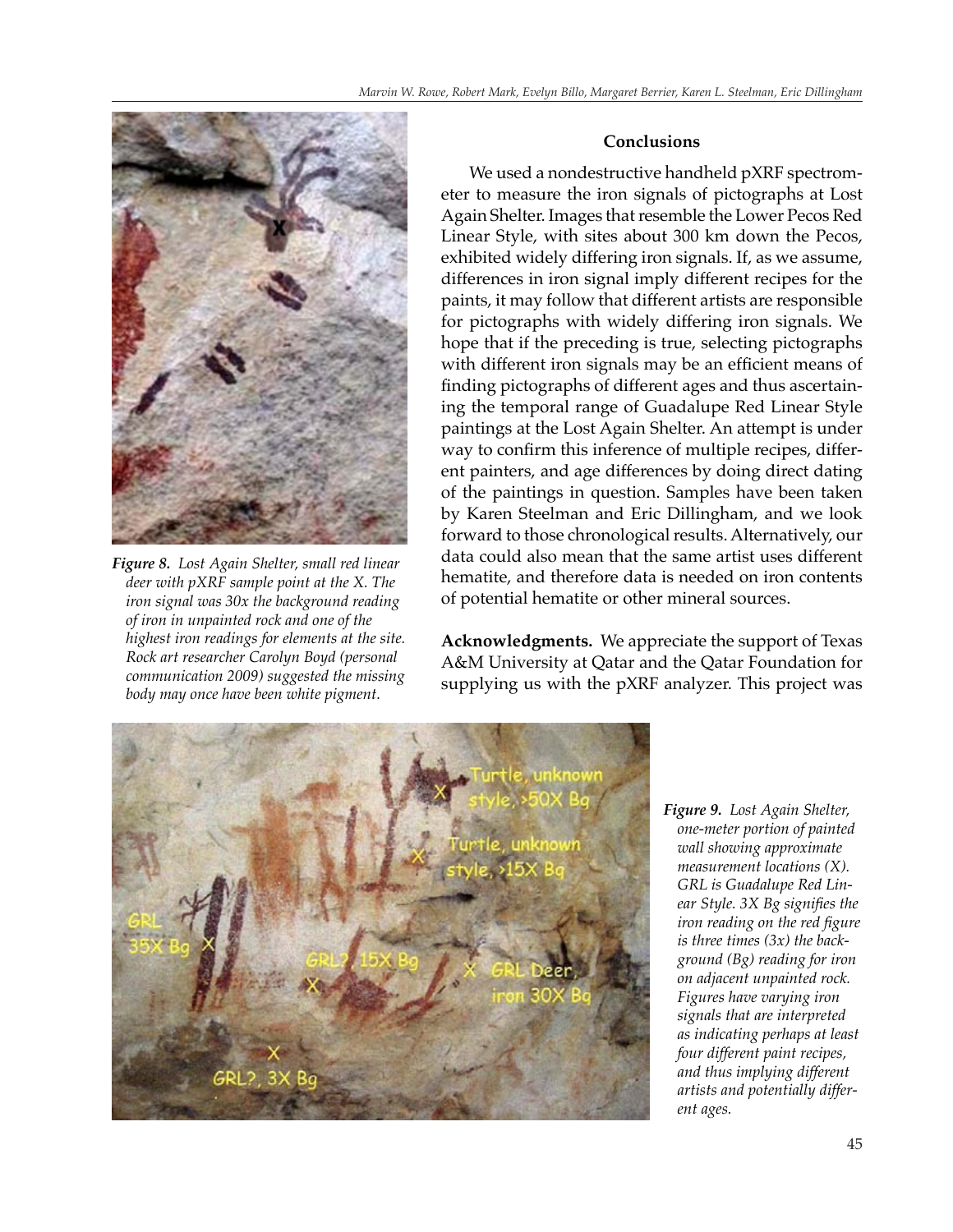*Chemistry as a Criterion for Selecting Pictographs for Radiocarbon Dating: Lost Again Shelter in the Guadalupe Mountains of SE New Mexico*

carried out with the cooperation of the USDA-Forest Service (Lincoln National Forest) and the Painted Grotto study with the approval of the National Park Service (Carlsbad Caverns). Photos are by the authors. Comments from two reviewers improved the clarity of this manuscript.

## **References Cited**

Bilbo, Michael, and Barbara Bilbo

 1991 Preliminary Report: Rock Art Survey of the Guadalupe Mountains, In *Transactions of the 26th Regional Archaeological Symposium for South eastern New Mexico and Western Texas*, edited by Carol Hedrick, pp. 41–77. El Paso Archaeologi cal Society, El Paso, Texas.

Billo, Evelyn, Robert Mark, and John Greer

 2011 Hunters Shelter and White Oaks Spring Pictographs: Pecos Miniature Art in the Guadalupe Mountains of Southern New Mexico. In *American Indian Rock Art*, Vol. 37, edited by Mavis Greer, John Greer, and Peggy Whitehead, pp. 49-74. American Rock Art Research Association, Glendale, Arizona.

Boyd, Carolyn E., and Marvin Rowe

 2010 Over and Under: A Re-examination of Red Linear Rock Art. Paper presented at the 37th Annual Meeting of the American Rock Art Research Association, Del Rio, Texas.

Clottes, Jean, Michel Menu, and Phillip Walter 1990 Le Préparation des Peintures Magdeléniennes des Cavernes Ariégeoises.  *Bulletin de la Société Prehistorique Française* 87:170–172.

Dillingham, Eric, and Margaret Berrier

 2011 A Preliminary Description of the Guada lupe Red Linear Style Components at Ambush Two Hands Shelter and Lost Again Shelter, Guadalupe Mountains, New Mexico. In *American Indian Rock Art*, Vol. 37, edited by Mavis Greer, John Greer, and Peggy Whitehead, pp. 17–35. American Rock Art Research Association, Glendale, Arizona.

Gebhard, David

 1960 *A Preliminary Report on the Prehistoric Paint ings of the Diablo Region of Western Texas*. Roswell Museum and Art Center, Roswell, New Mexico.

Gebhard, David, Robert Thomas, and

Conway Pierson

 1965 *Prehistoric Rock Paintings of the Seminole Canyon Area, Val Verde County*. University of California, Berkeley.

Ilger, Wayne A., Marian Hyman, and

Marvin W. Rowe

 1994 Radiocarbon Date for a Red Linear Style Pictograph. *Bulletin of the Texas Archeological Society* 65:337–346.

Kirkland, Forest, and W. W. Newcomb, Jr. 1967 *Rock Art of Texas Indians.* University of Texas Press, Austin.

Mark, Robert, and Evelyn Billo

 2009 Pictographs at Hunters Shelter: Possible Extension of the Red Linear Style into the Guadalupe Mountains of Southern New Mexico. *Plains Anthropologist* 54:201-210.

Newman, Bonita, and Lawrence L. Loendorf 2005 Portable X-Ray Fluorescence Analysis of Rock Art Pigments. *Plains Anthropologist* 50:277–283.

Rowe, Marvin W.

 2001 Physical and Chemical Analysis of Rock Paintings. In *Handbook of Rock Art Research*, edited by D. S. Whitley, pp. 190–220. AltaMira Press, Walnut Creek, California and New York City.

 2003 Radiocarbon Dating of a Deer Image from the Lower Pecos River Region, Texas. *Bulletin of the Texas Archeological Society* 74:83–88.

 2005 Dating Studies of Prehistoric Pictographs in North America. In *Discovering North Ameri can Rock Art*, edited by L. L. Loendorf, C. Chippendale, and D. S. Whitley, pp. 240–263. The University of Arizona Press, Tucson.

 2009 Radiocarbon Dating of Ancient Rock Paintings. *Analytical Chemistry* 81:1728–1735.